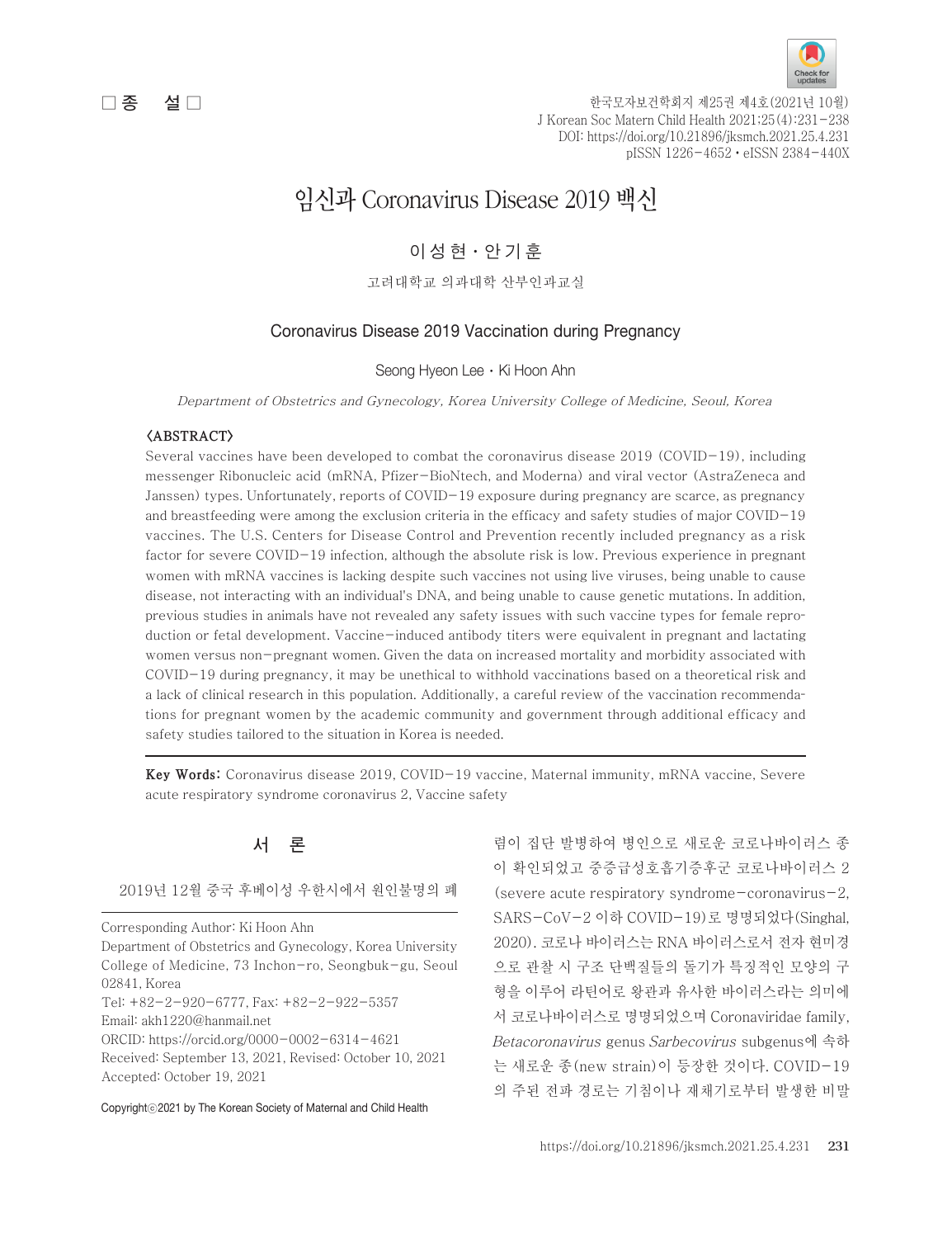로 사람과 사람 사이의 밀접한 접촉을 통해 감염되어 급성 호흡기증후군을 유발한다. 바이러스에 감염된 대부분의 개 인은 무증상이거나 37.5℃ 이상의 발열, 두통, 기침, 피로 등의 경미한 증상을 보이지만 경우에 따라서 다기관 부전, 패혈증, 혈전 색전증과 사망 등의 심각한 합병증을 유발할 수도 있는 것으로 알려졌다(Kim & Lee, 2020; Craig et al., 2021).

이 바이러스는 전 세계로 퍼져 나가 세계보건기구(World Health Organization)는 2020년 1월 30일에 COVID-19 비상사태를 선포하였고 2020년 3월 11일에는 1968년 홍 콩독감, 2009년 신종플루에 이어 역대 세 번째로 팬데믹 (세계적 대유행)을 선포하였다. 이후 미국 존스홉킨스대에 서 실시한 집계에 따르면 2021년 7월 현재까지 전세계적 으로 약 1억 9,800만명이 감염되었으며 이중 420만 명 가 량이 사망하였다. 우리나라도 COVID-19 유행으로부터 자유롭지 못해 중앙재난안전대책본부 국내 발생 현황 기 준으로 2021년 7월 31일 0시까지 누적 확진 환자 수는 약 198,345명이며 이 중 약 2,100명이 COVID-19 감염으로 인해 사망한 것으로 나타났다.

이와 같은 COVID-19의 유행을 저지하기 위해 2020년 12월 11일 미국 식품의약국(Food and Drug Administration, FDA)는 Pfizer-BioNtech messenger RNA (mRNA) 백신에 대해 최초로 긴급 사용 승인(emergency use authorization)를 발행하였으며 이후 Moderna mRNA

백신과 바이러스 벡터를 이용한 얀센 백신(Janssen Biotech Inc. COVID-19 백신) 역시 긴급 사용 승인이 되었다. 나아 가 미국 현지 시간을 기준으로 2021년 8월 24일에 Pfizer-BioNtech mRNA 백신을 정식 승인하였다. 긴급 사용 승인 이란 적절하고 승인된 다른 대안이 없을 때 심각하거나 생 명을 위협하는 상태를 진단, 치료 또는 예방하기 위해 공중 보건 응급 상황에서 입증되지 않은 의료 제품을 사용할 수 있도록 FDA에 제공되는 권한으로 백신의 이점이 적어도 하나의 잘 설계된 3상 데이터에서 나타난 위험성을 능가해 야 한다는 조건을 만족해야 한다. Pfizer-BioNtech 백신의 경우 12세 이상의 개인에게 3주(21일) 간격으로 2회 접종 하며 Moderna 백신은 18세 이상의 개인에게 1개월(28일) 간격으로 2회 투여 요법으로 허가되었다. 얀센 백신은 18 세 이상의 개인에게 1회 투여 요법으로 접종이 시행된다. 또 백신 도입 초기에 우리나라에 주요하게 들여왔던 옥스 퍼드사의 아스트라제네카 백신 역시 FDA에 의한 긴급 사 용 승인은 받지 못하였으나 2020년 12월 30일 영국의 보 건 사회부에 의해 승인되었다(Stafford et al., 2021). 주요 백신들을 간략히 살펴보자면 Table 1과 같다.

불행하게도 주요 COVID-19 백신의 효능 및 안정성 연 구에서 임신과 모유 수유는 제외 기준에 속했기 때문에 임 신 중 노출에 대한 보고는 잘 알려지지 않았다. 다만 Pfizer 에서 시행한 백신 임상 시험에 우연히 23명의 임신부가 모 집되어 그 중 12명이 백신군에 포함되어 백신을 접종하였

| $COVID-19$<br>vaccine                           | Type of<br>vaccine     | Efficacy <sup>*</sup> | Storage                                                                 | Reactogenicity                                                          | Clinical trial on pregnant<br>participants                         |
|-------------------------------------------------|------------------------|-----------------------|-------------------------------------------------------------------------|-------------------------------------------------------------------------|--------------------------------------------------------------------|
| Pfizer/BioNTech                                 | mRNA                   | 95.0%                 | $-70^{\circ}$ C, can be refrigerated<br>for up to 5 days after thawing  | Fatigue, muscle ache,<br>chills, fever, local reactions                 | On phase 2 of 3 trials (study<br>start date: February 16, 2021)    |
| Moderna<br>$(mRNA-1273)$                        | mRNA                   | 94.1%                 | $-20^{\circ}$ C, can be refrigerated<br>for up to 30 days after thawing | Local pain, fatigue,<br>headache, myalgia,<br>arthralgia, chills, fever | Observational cohort study<br>(study start date: July 22,<br>2021) |
| AstraZeneca<br>(AZD 1222)                       | Viral vector           | 70.4%                 | Refrigerator temperature<br>$(2^{\circ}C - 8^{\circ}C)$                 | Local pain, fatigue,<br>headache, fever, myalgia                        | N/A                                                                |
| Johnson &<br>Johnson-Janssen<br>Pharmaceuticals | Viral vector           | 66.9%                 | Refrigerator temperature<br>$(2^{\circ}C - 8^{\circ}C)$                 | Local pain, fatigue,<br>headache, myalgia                               | On phase 2 trial (study start)<br>date: August $9, 2021$ )         |
| Novavax                                         | Recombinant<br>protein | N/A                   | Refrigerator temperature<br>$(2^{\circ}C - 8^{\circ}C)$                 | Local pain, fatigue,<br>headache, myalgia                               | N/A                                                                |
| GSK-Sanofi                                      | Recombinant<br>protein | N/A                   | Refrigerator temperature<br>$(2^{\circ}C - 8^{\circ}C)$                 | N/A                                                                     | N/A                                                                |

Table 1. Characteristics of coronavirus disease 2019 (COVID-19) vaccines

NA, not available.

\* Efficacy against symptomatic disease.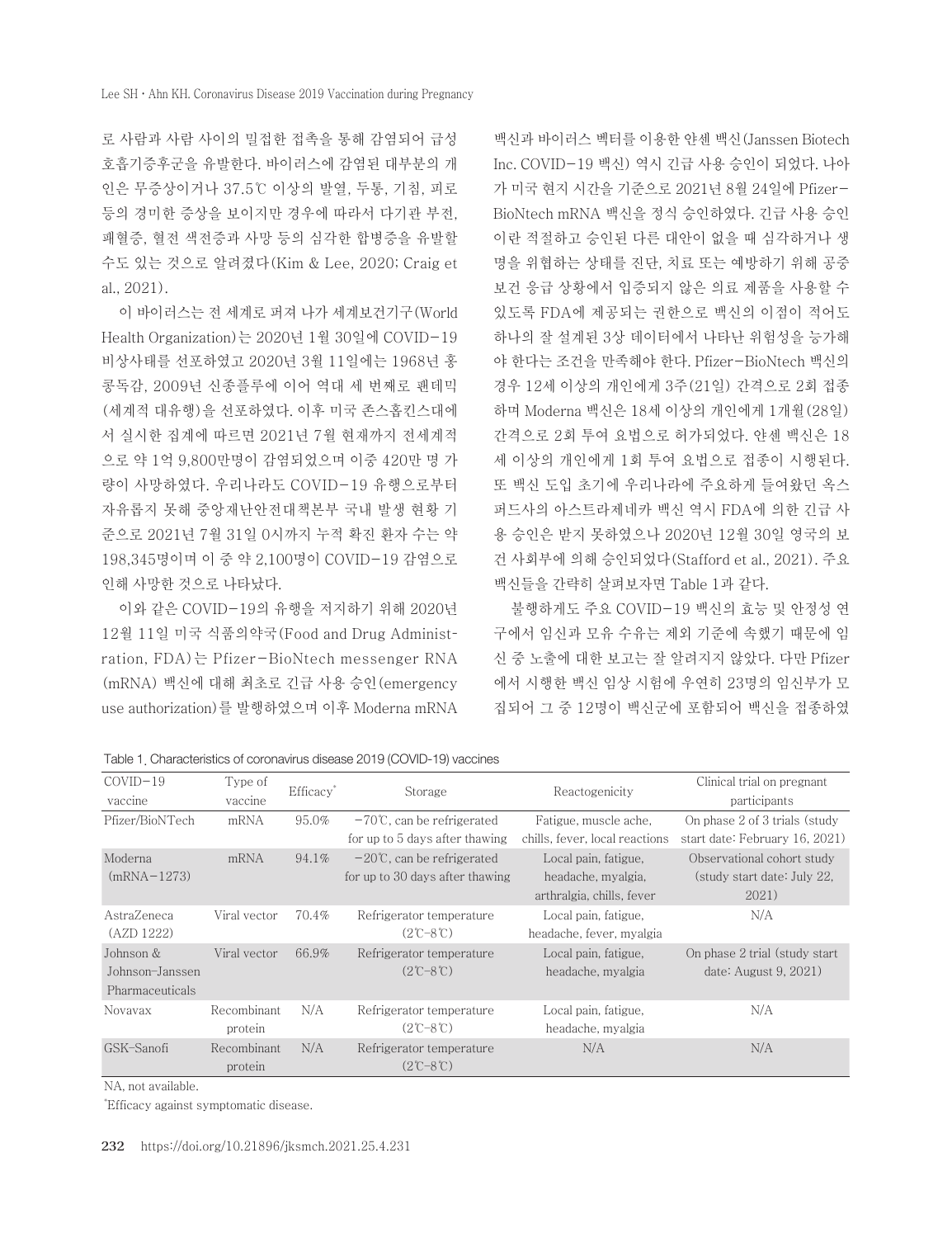고, Moderna 백신 임상시험에는 임신부 13명이 역시 우연 히 포함되어 그 중 백신군에 배정된 6명의 임신부로부터 얻 은 임신 중 노출에 대한 일부 제한적인 보고를 얻을 수는 있 었다. 임신부에서 백신이 다른 성인에서와 다르게 작용할 것이라고 기대할 근거는 부족하나 명백하게 밝혀진 임신부 에서 백신 안정성에 대한 보고가 다소 부족한 실정이다. 따 라서 이번 종설에서는 지금까지 진행된 연구들을 통해 임 신부에서 COVID-19 백신의 접종에 대한 효능 및 안정성 을 살펴보고자 한다.

# 본 론

### 1. 임신이 COVID-19 감염에 미치는 영향

임신 중 발생하는 면역학적 변화는 태아 동종이식편을 보호할 뿐만 아니라 특정 바이러스 감염에 대한 감수성을 증가시킬 수 있다고 알려져 있다. 일부 연구에서는 임신부 의 COVID-19 감염 중증도가 임신하지 않은 여성과 유사 하다고 제안하였으나 미국질병통제예방센터(Centers for Disease Control and Prevention, CDC) 데이터에 의하면 임신부에서 중환자실 입원은 약 1%, 침습적 기계환기는 약 0.3%로 나타나 중증 질환의 위험성은 연령, 인종, 민족과 기저 질환을 조정한 이후 임신하지 않은 여성에 비하여 약 3배 증가하였다. 사망의 위험 또한 이 인구집단에서 0.15% 로 나타나 비임신 인구에 비해 약 70% 증가하는 것으로 나 타났으며 특히 임신 3분기에 감염이 발생하는 경우 심각한 질병의 위험이 높게 나타났다(Martins et al., 2021). 임신 3분기에 증가한 자궁의 압력은 폐 역학적으로 호기예비량, 흡기예비량 및 기능적 잔존용량을 감소시킬 수 있어 이는 임 신부, 특히 중환자에서 심각한 저산소혈증의 위험을 증가시 킬 수 있는 것으로 알려졌다(Oxford & Ludmir, 2009). 또 한 비만, 만성 고혈압 기존 당뇨병과 같은 기저 질환이 있는 경우에는 중증 COVID-19 감염의 위험이 더 높다는 것이 밝혀졌다(Martins et al., 2021) 이에 CDC에서는 절대적 위험은 낮음에도 불구하고 임신을 중증 COVID-19 감염 의 위험 인자로 포함시켰다.

### 2. COVID-19 감염이 임신의 예후에 미치는 영향

COVID-19에 감염된 임신부는 대체적으로 임신 결과

가 양호하였다. 한 메타분석에 따르면 경증 감염에서 전자 간증의 교차비(odds ratio)는 1.33으로 나타났으며 조산 은 1.82, 사산은 2.11로 나타났다. 중증에서는 산과적 합 병증과 COVID-19 감염 사이의 연관성이 더욱 증가하여 전자간증의 교차비는 4.16, 조산은 4.29로 나타나 상대적 인 위험성이 다소 증가하는 것으로 나타났다(Wei et al., 2021). COVID-19와 관련되어 가장 많이 보고된 불리한 임신 결과는 조산으로, 조산의 위험성은 약 3배 증가하였으 나 대부분의 경우가 의인성 조산으로 자연적인 조산은 아 닌 것으로 나타났다(Breslin et al., 2020). 대부분의 조산 은 재태주수 32주 이후에 발생하였고 자연 분만의 비율이 낮아 조산의 비율이 높은 것은 의사가 모체나 태아 상태에 미치는 COVID-19 감염의 부작용에 대한 우려 때문일 수 있다(Mullins et al., 2021). COVID-19 양성의 경우에도 전자간증과 자간전증의 진단 기준은 변경되지 않으며 관리 는 기존에 확립된 지침에 따라 결정되어야 한다. 미국모체 태아의학회(The Society for Maternal-Fetal Medicine, SMFM)에 따르면 아스피린과 같은 항혈전제와 COVID-19 감염 사이에 유해한 상호작용에 대한 증거가 없으므로 일 반적인 산과적 적응증에 따라 필요한 경우 사용될 수 있다. 다만 COVID-19에 감염된 개인은 체액 과부하에 취약하 며 심각한 호흡 저하 또는 급성 신장 손상이 있는 경우 황산 마그네슘 사용을 보류하거나 용량 조절하는 것이 합리적이 다. 중증 COVID-19 감염에서 기계적 환기를 적용하는 경 우 임신 후기에 확장된 자궁이 인공호흡을 기계적으로 제 한하나 모든 경우에 분만을 통해 이러한 제한을 개선하는 지에 대한 여부는 불분명하다. 임신 32주 이후에 불응성 저 산소혈증이 있는 경우 분만을 고려할 수 있으나 분만 시기 는 개별화하는 것이 미국모체태아의학회 지침이다. 일반적 으로 COVID-19 양성 자체는 분만의 적응증이 되지 않고 일반적인 산과 적응증에 대한 산전 감시 및 COVID-19 검 사가 권장된다(Halscott et al., 2021).

# 3. SARS-CoV-2의 모체-태아 수직감염 및 모유를 통한 전파의 가능성

태아에 대한 바이러스 감염의 영향은 완전히 밝혀지지 는 않았으며 전세계적으로 300만 건 이상의 COVID-19 감염 사례에도 불구하고 태아 전파의 결정적인 증거는 없 다(Halscott et al., 2021). 현재까지 수집된 데이터에 의하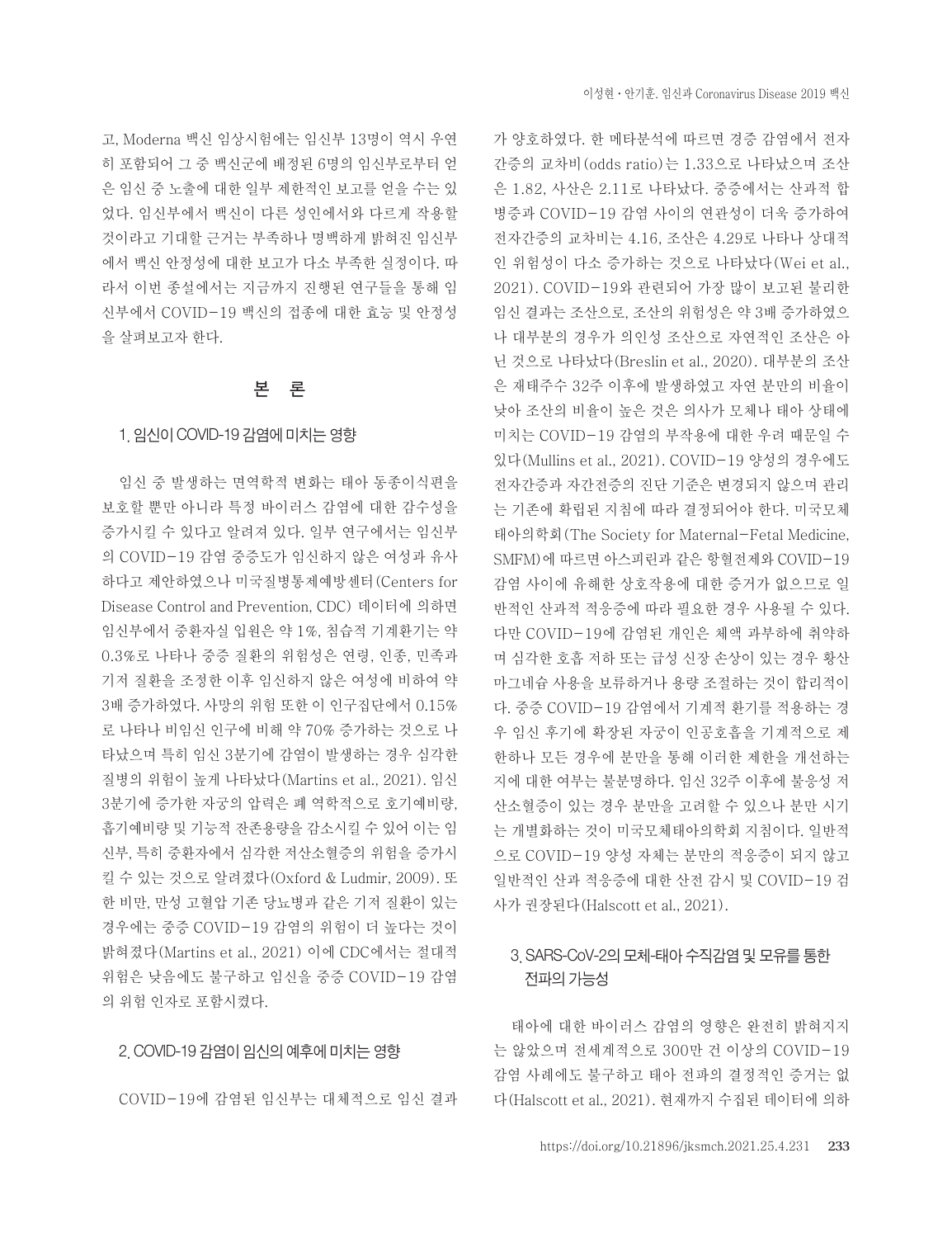면 이환된 모체의 양수, 제대혈, 신생아 비인두에서 바이러 스가 일반적으로 검출되지는 않았다. Goh 등(2021)이 시 행한 메타분석연구에 의하면 수직 감염의 위험은 대략 2.5% 정도로 추정되며 주로 임신 3분기 감염 사례로 제한되는 것 으로 나타났다. 또한 출생 24시간 이후 시행한 신생아 비인 두 polymerase chain reaction과 같은 검사는 수평 전파의 가능성을 배제할 수 없으며 신생아 혈청학적 상태를 해석 하는 것은 높은 위양성률을 갖는 검사 방법을 사용하기 때 문에 신뢰할 수 있는 분석법이 나올 때까지는 검사 결과를 주의하여 해석해야 한다(Elwood et al., 2020). 뿐만 아니 라 COVID-19에 감염된 모체로부터의 모유 섭취가 신생 아 전염 위험을 증가시킨다는 증거 역시 없다(Stafford et al., 2021).

### 4. 임신 및 수유 중 COVID-19 백신의 효능과 안전성

대다수의 백신에서 임신 중 접종은 임신 중에 가능한 잠재적 위험보다 이점이 분명하게 클 경우에 허가된다 (Rasmussen et al., 2021). mRNA 백신은 최근에 등장한 백신의 형태이기 때문에 이 유형의 백신에 대한 임신부에 대한 이전의 경험은 부족한 실정이나 유럽의약품청에 의하 면 살아있는 바이러스를 사용하지 않기 때문에 질병을 일 으킬 수 없으며, 개인의 DNA와 상호작용하지 않고 유전적 돌연변이를 일으키지 않는다(Martins et al., 2021). 또한 CDC에 의하면 이전에 동물에서 시행된 연구에서는 이 형

태의 백신이 여성 생식, 태아 발달에 대한 안정성 문제가 밝 혀지지 않았다.

Pfizer-BioNtech 백신 임상 시험에서 예방접종 후 38℃ 이상의 발열은 1차 접종에서 3.7%의 18–55세의 임 상시험 참여자, 2차 접종에서는 약 15.8%에서 발생하였다 (Stafford et al., 2021). 실제로 mRNA 백신 접종 후 흔한 부작용으로 접종 받은 사람의 80% 이상에서 접종 부위 통 증을 호소하였으며 약 40%에서 발열, 피로, 오한과 같은 전 신 부작용이 발생하였으나 임신 1분기의 백신 접종이 태아 에서 기형을 유발하는 것으로 밝혀지지는 않았다(Stafford et al., 2021). 또한 임신과 비임신 그룹으로 나누었을 때 두 그룹 간에 접종 후 모든 증상에 대한 유의한 통계적 차이 가 발견되지 않았다(Kadali et al., 2021). CDC에서 진행 중 인 COVID-19 예방 접종 후 자가보고(self-report) 정보 인 "V-safe" 연구에서 2021년 7월까지 임신부 136,500 명이 참여하였으나 현재까지 다른 안전 문제는 밝혀지지 않았다(Shimabukuro et al., 2021). 이에 대한 내용은 Table 2에 정리되어 있다. 임신부에서 임신 초기에 발열이 있었던 경우 특정 유형의 선천적 결함의 위험성이 증가하 는 것으로 알려져 있지만 절대 위험은 낮으며 해열제를 사 용하면 열과 관련된 위험성을 낮출 수 있는 것으로 보인다 (Sculli et al., 2021).

다만 최근 COVID-19 바이러스 벡터를 이용한 백신(아 스트라제네카, 얀센 백신)에서 예방접종 후 대뇌혈관혈전 증 사례가 여러 건 보고되었으며 남성에 비해 여성에서 흔

Table 2. V-safe pregnancy registry outcomes of interest in coronavirus disease 2019 (COVID-19) vaccinated pregnant women

| Outcomes                                 | Background rate* | V-safe pregnancy registry overall |
|------------------------------------------|------------------|-----------------------------------|
| Pregnancy outcomes                       |                  |                                   |
| Miscarriage $(\leq 20 \text{ wk})$       | $10\% - 26\%$    | 15%                               |
| Stillbirth $(20 \text{ wk})$             | $0.6\%$          | $0.1\%$                           |
| Pregnancy complications                  |                  |                                   |
| Gestational diabetes                     | $7\% - 14\%$     | $10\%$                            |
| Preeclampsia or gestational hypertension | $10\% - 15\%$    | 15%                               |
| Eclampsia                                | $0.27\%$         | $0\%$                             |
| Intrauterine growth restriction          | $3\% - 7\%$      | $1\%$                             |
| Neonatal outcomes                        |                  |                                   |
| Preterm birth                            | $8\% - 15\%$     | $9.4\%$                           |
| Congenital anomalies                     | 3%               | 2.2%                              |
| Small for gestational age                | 3.5%             | $3.2\%$                           |
| Neonatal death                           | 0.37%            | $0\%$                             |

Table 2 was adapted from Shimabukuro (2021).

\* Adapted from Shimabukuro et al. (2021).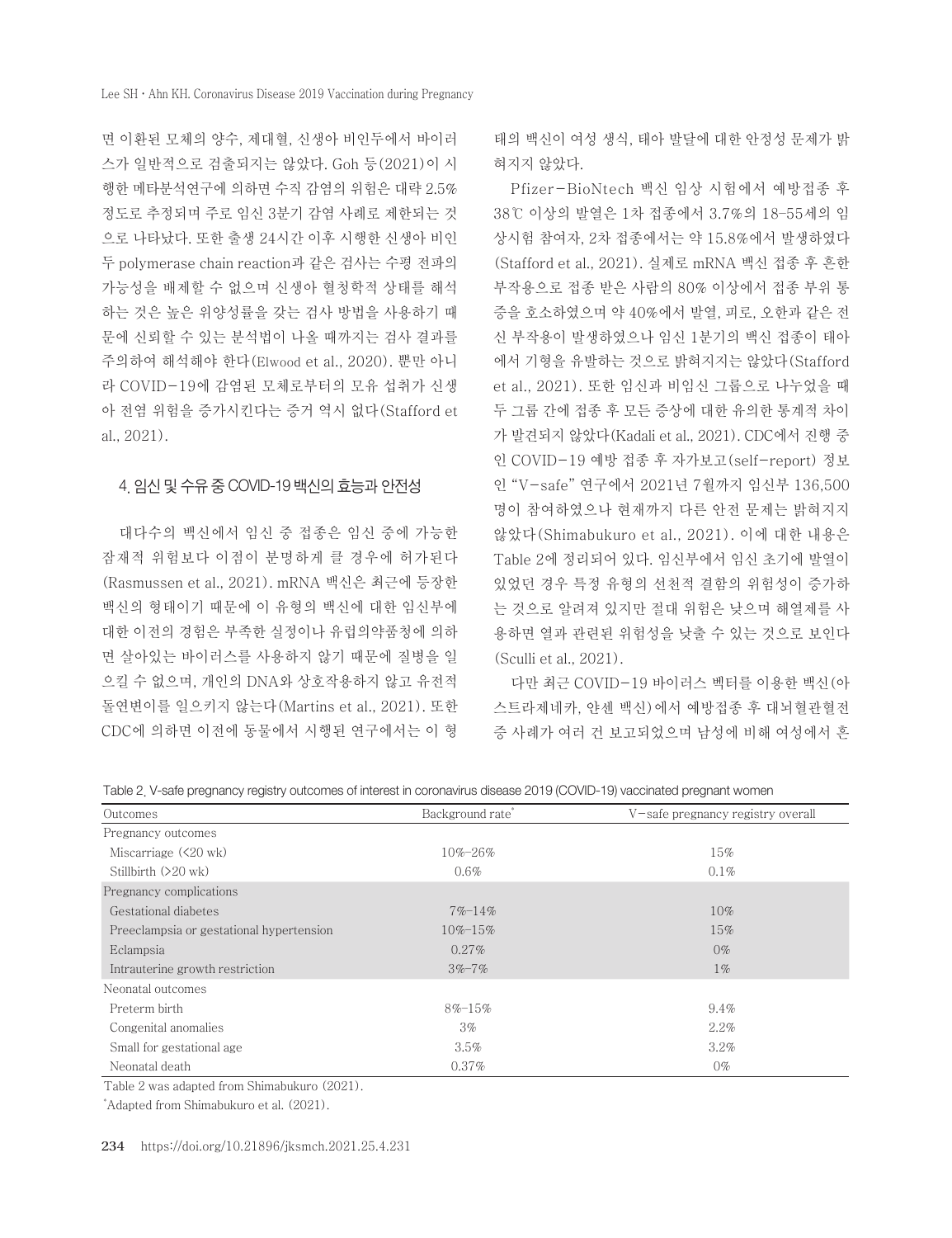하게 발생하는 것으로 나타났다(Martins et al., 2021). 그 럼에도 불구하고 전체 발생률은 백만 명당 4.1명 수준으로 드물어 유럽의약청(European Medicines Agency)과 영 국의 보건 사회부(Medicines and Healthcare products Regulatory Agency)에서 예방접종의 이점이 위험보다 분 명하게 크다고 밝혔다(Martins et al., 2021). 현재 임신 중 COVID-19 바이러스 벡터 백신으로 예방 접종을 한 후 혈 전 발생의 위험은 밝혀진 바 없으나 잠재적 위험성에 대한 고려는 있어야 할 것이다(Martins et al., 2021).

백신 접종 완료 후 7–14일이 경과한 이후 COVID-19 를 예방하는 데에 mRNA 백신은 94%–95% 가량의 효능 이 있는 것으로 밝혀졌다. 한 후향적 코호트 연구에서 임 신부에서 Pfizer-BioNtech 백신을 접종한 그룹과 백신 을 접종하지 않은 그룹에서 COVID-19의 감염 위험은 각 각 0.33% 대 1.64%로 1.31%의 절대 차이를 나타내어 Pfizer-BioNtech 백신 접종이 임신부에서 COVID-19 감 염 위험을 유의하게 낮추는 것으로 나타났다(Goldshtein et al., 2021). Gray 등(2021)이 시행한 코호트 연구에서 임신부 84명, 수유부 31명을 포함하여 mRNA 백신 접종 후 비임신 대조군과 mRNA백신 접종의 면역원성과 반응 성을 평가하였다. 그 결과 백신으로 유도된 항체 역가는 임 신하지 않은 여성과 비교하여 임신부와 수유부에서 동등하 였으며 임신 중 바이러스감염에 의해 유발된 항체 역가보 다 더 유의하게 높은 것으로 나타났다. 또한 백신 형성 항체 는 모든 제대혈 및 모유 샘플에서 검출되어 모체 예방 접종 을 통한 태아 및 신생아의 COVID-19 면역 전이의 가능성 을 보여주었다. 백신 접종 후 모유수유를 통해 수유부가 아기 에게 항체를 전달할 수 있을 것으로 생각되나(Shimabukuro et al., 2021), 이러한 항체의 감염으로부터의 보호능력에 대한 추가 조사가 필요하다.

미국산부인과학회(The American College of Obstetricians and Gynecologists, ACOG) 권고에 의하면 임신 부에서 COVID-19 백신을 접종 후 발열이 있는 경우에 아 세트아미노펜 계열의 해열제를 복용하도록 안내하는 것이 바람직하다. 아세트아미노펜은 임신 중에 사용해도 안전한 것으로 입증되었으며 항-D 면역글로불린(Rhogam)은 백 신에 대한 면역 반응을 방해하지 않아 COVID-19에 대한 항체 형성에 영향을 주지 않으므로 COVID-19 백신을 계 획 중이거나 최근에 접종 받은 개인에게 보류하지 않아도 된다(Riley et al., 2021).

### 5. 주요 선진국 및 산부인과 학회와 COVID-19 백신

COVID-19 대유행 기간 동안 감염률이 전세계적으로 가장 높았던 미국 내 발병률과 중증도에 있어 민족 및 인종 간의 격차는 분명한 차이가 존재하였으며 히스패닉 및 라 틴계에서 신종 코로나바이러스 감염증의 발병률이 높게 나 타났고 흑인과 비히스패닉계 개인의 입원 및 사망자 수가 더 많은 것으로 나타났다. 이러한 민족 및 인종 그룹 간 불 균형은 바이러스에 대한 노출 위험을 높이고 더 심각한 증 상을 유발할 수 있는 일련의 미국 내의 사회적 및 구조적 인 종 차별에 기인했을 가능성이 높다(Craig et al., 2021). 현 재 서구에서 진행 중인 연구들은 주로 mRNA 백신에 집중 되어 있으며 이 역시도 장기간의 임신부 및 태아 안정성 데 이터는 부족한 실정이나 이 연구에 포함된 아시아인으로부 터 특별한 문제가 발생했다는 보고는 아직 없다.

주요 선진국의 산부인과학회에서는 임신부에서 COVID-19 감염 시 중증으로 진행할 위험성이 높고 지금까지 특 별히 보고된 태아 안정성 문제가 없음에 근거하여 임신부 에 대한 접종을 권장하고 있다. 유럽, 미국 등의 주요 해외 학계의 임신부 백신 접종 권장 지침은 Table 3에 정리되 어 있다. 뿐만 아니라 미국의 경우 미국 임상백신안정성평 가 프로젝트(Clinical Immunization Safety Assessment, CISA project)를 통해 듀크 대학에 자금을 지원하여 임산 부에서 COVD-19 백신의 안정성을 평가하기 위한 다중 기관 전향적 관찰연구를 위해 협업하고 있다. 또한 CDC는 V-SAFE 라는 스마트폰 기반 애플리케이션을 출시하여 백신 접종 시점에 임신 연령을 포함한 임신 상태에 대한 정 보를 수집하고, 메시지와 설문 조사를 통해 접종 첫 주에는 매일, 다음 6주 동안은 매주 모니터링하여 발열, 오한과 같 은 일반적인 백신 접종 부작용부터 의학적으로 심각할 수 있는 부작용까지 발생 여부를 추적하고 있다(Craig et al., 2021).

### 결 론

우리나라는 COVID-19 백신 도입 초기 2021년 7월 현 재까지 FDA 긴급 사용 승인을 받지 못한 아스트라제네카 사 백신 위주로 접종이 진행되었으며 의료인과 장기요양시 설 입소자를 우선하여 진행되었기 때문에 주요 백신에 대 한 국내 임신부 접종 데이터는 더욱 부족한 실정이다. 우리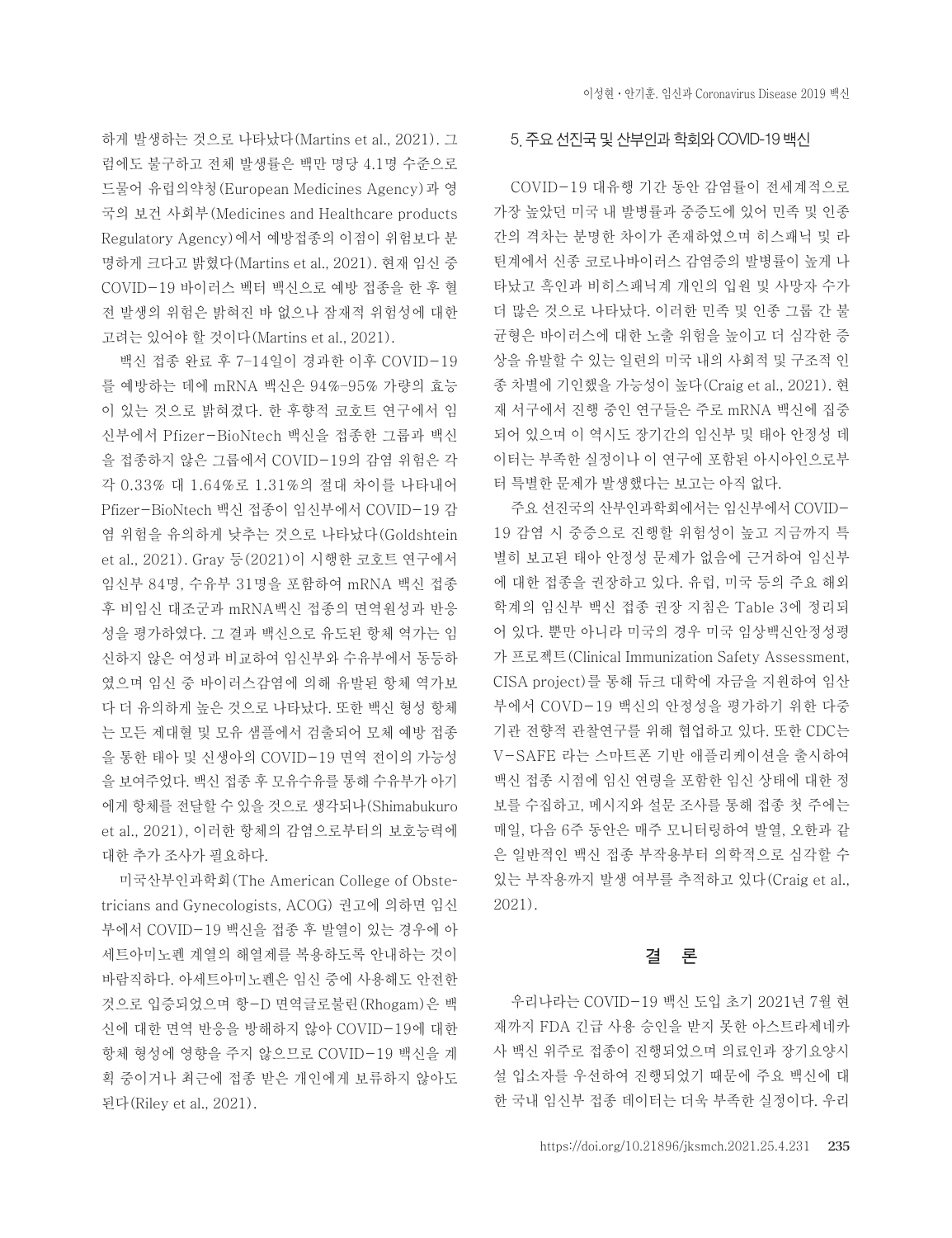Lee SH·Ahn KH. Coronavirus Disease 2019 Vaccination during Pregnancy

Table 3. Recommendations for coronavirus disease 2019 (COVID-19) vaccine during pregnancy by Major Obstetrics and Gynecology **Societies** 

| The COVID-19 vaccines are safe for most people 18 years and older, even those with pre-existing conditions of any kind,<br>including auto-immune disorders. These conditions include hypertension; diabetes; asthma; pulmonary, liver, and kidney<br>disease, as well as chronic infections that are stable and controlled.<br>· If supplies are limited in your area, discuss your situation with your care provider if you:<br>$-A$ re pregnant (if you are already breastfeeding, you should continue after the vaccination)<br>-Have a history of severe allergies, particularly to a vaccine (or any of the ingredients in the vaccine)<br>'Vaccinating Pregnant Individuals: Eight Key Recommendations for COVID-19 Vaccination Sites' by the ACOG<br>1. Pregnant individuals should be vaccinated against COVID-19.<br>2. While pregnant individuals are encouraged to discuss vaccination considerations with their clinical care team when feasible,<br>documentation of such a discussion should not be required before receiving a COVID-19 vaccine.<br>3. Pregnancy testing should not be a requirement before receiving any EUA-approved COVID-19 vaccine.<br>'COVID-19 Vaccines While Pregnant or Breastfeeding' by the CDC<br>Compared with nonpregnant people, pregnant and recently pregnant individuals are more likely to get severely ill with<br>COVID-19. If you are pregnant, you can receive a COVID-19 vaccine. Getting a COVID-19 vaccine during pregnancy can                                                                                                                                                              |
|-------------------------------------------------------------------------------------------------------------------------------------------------------------------------------------------------------------------------------------------------------------------------------------------------------------------------------------------------------------------------------------------------------------------------------------------------------------------------------------------------------------------------------------------------------------------------------------------------------------------------------------------------------------------------------------------------------------------------------------------------------------------------------------------------------------------------------------------------------------------------------------------------------------------------------------------------------------------------------------------------------------------------------------------------------------------------------------------------------------------------------------------------------------------------------------------------------------------------------------------------------------------------------------------------------------------------------------------------------------------------------------------------------------------------------------------------------------------------------------------------------------------------------------------------------------------------------------------------------------------------------------------------------|
|                                                                                                                                                                                                                                                                                                                                                                                                                                                                                                                                                                                                                                                                                                                                                                                                                                                                                                                                                                                                                                                                                                                                                                                                                                                                                                                                                                                                                                                                                                                                                                                                                                                       |
| protect you from severe illness from COVID-19. If you have questions about getting vaccinated, a conversation with your<br>healthcare provider might help but is not required for vaccination.<br>• Provider Considerations for Engaging in COVID-19 Vaccine Counseling with Pregnant and Lactating Patients' by SMFM<br>$\cdot$ SMFM recommends that pregnant and lactating individuals be vaccinated against COVID-19.                                                                                                                                                                                                                                                                                                                                                                                                                                                                                                                                                                                                                                                                                                                                                                                                                                                                                                                                                                                                                                                                                                                                                                                                                              |
| 'CVI issues new advice on COVID-19 vaccination for pregnant women' by Public Health England<br>Pregnant women should be offered the COVID-19 vaccine at the same time as the rest of the population, based on their age<br>There have been no specific safety concerns from any brand of $\text{COVID}-19$ vaccines in relation to pregnancy.<br>There is more real-world safety data from the US in relation to the Pfizer-BioNTech and Moderna vaccines in women who<br>are pregnant therefore, we advise a preference for these to be offered to pregnant women.<br>'COVID-19 vaccines, pregnancy and breastfeeding' by the RCOG<br>• COVID-19 vaccines are recommended in pregnancy. Vaccination is the best way to protect against the known risks of<br>$COVID-19$ in pregnancy for both women and babies, including admission of the woman to intensive care and premature birth<br>Women may wish to discuss the benefits and risks of having the vaccine with their healthcare professional and reach a joint<br>decision based on individual circumstances. However, as for the nonpregnant population, pregnant women can receive a<br>$COVID-19$ vaccine even if they have not discussed it with a healthcare professional.<br>You should not stop breastfeeding to be vaccinated against COVID-19.<br>Women trying to become pregnant do not need to avoid pregnancy after vaccination, and there is no evidence to suggest that<br>Having a COVID-19 vaccine will not remove the requirement for employers to carry out a risk assessment for pregnant<br>employees, which should follow the rules set out in this government guidance. |
| 'COVID-19 vaccination decision guide for women who are pregnant, breastfeeding or planning pregnancy' by Australian<br>Pregnant women are a priority group for COVID-19 vaccination and should be routinely offered Comirnaty at any stage of<br>Women who are trying to become pregnant do not need to delay vaccination or avoid becoming pregnant after vaccination.                                                                                                                                                                                                                                                                                                                                                                                                                                                                                                                                                                                                                                                                                                                                                                                                                                                                                                                                                                                                                                                                                                                                                                                                                                                                               |
|                                                                                                                                                                                                                                                                                                                                                                                                                                                                                                                                                                                                                                                                                                                                                                                                                                                                                                                                                                                                                                                                                                                                                                                                                                                                                                                                                                                                                                                                                                                                                                                                                                                       |

실시기준 개정안을 통해 공식 입장을 밝히고 있으며 임신 근까지 고수하다가 2021년 4분기부터에서야 COVID-19 부와 18세 미만 소아청소년과 더불어 아직 안전성 및 유효

백신 접종 시행을 목표로 세부 시행방안을 마련하고 있다.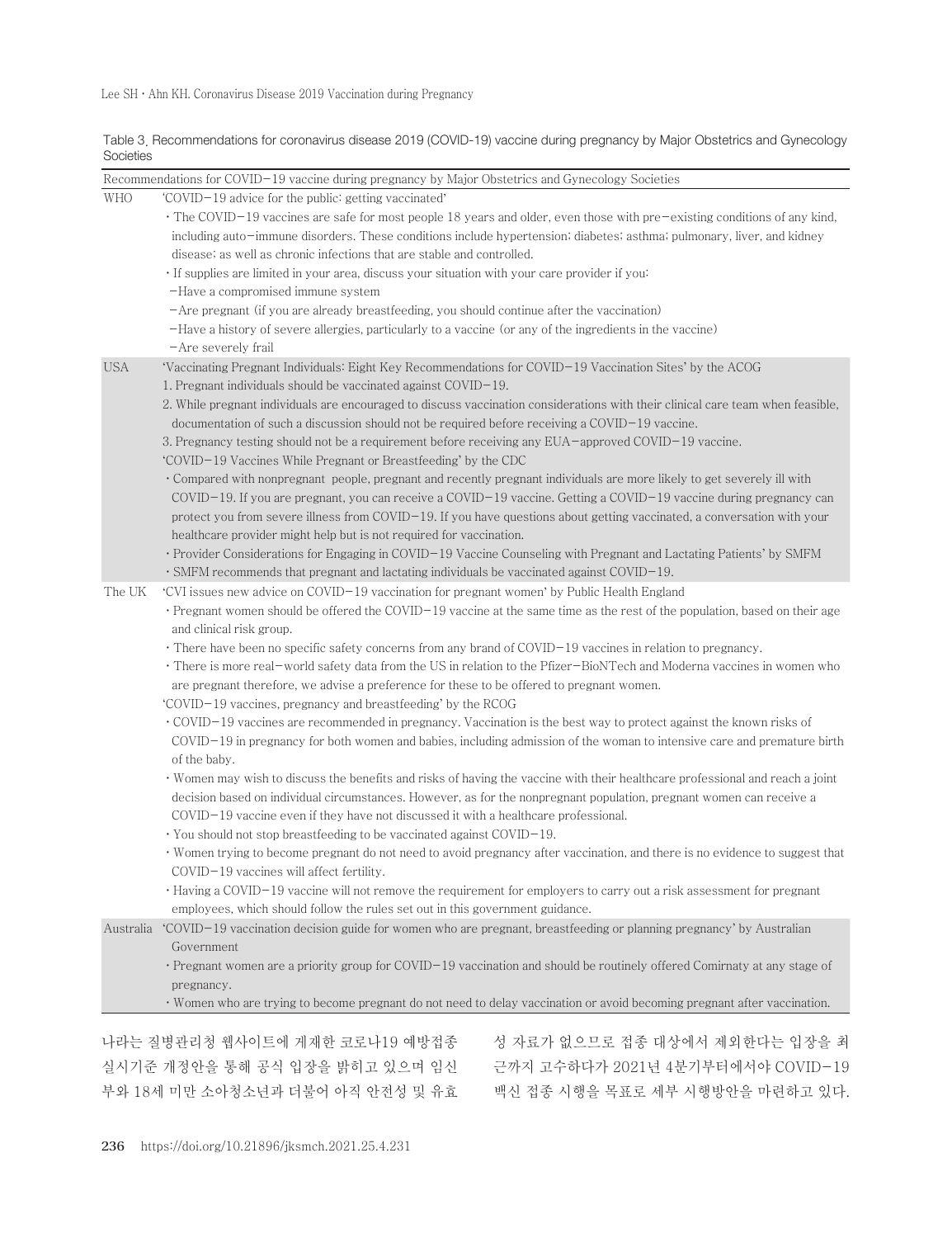#### Table 3. Continued

|        | Recommendations for COVID-19 vaccine during pregnancy by Major Obstetrics and Gynecology Societies                                                                                                                                                                                                                                                                                                                                                                                                                                                                                                                                                                                                                                                                                                                                                                                                                                                                                                                    |
|--------|-----------------------------------------------------------------------------------------------------------------------------------------------------------------------------------------------------------------------------------------------------------------------------------------------------------------------------------------------------------------------------------------------------------------------------------------------------------------------------------------------------------------------------------------------------------------------------------------------------------------------------------------------------------------------------------------------------------------------------------------------------------------------------------------------------------------------------------------------------------------------------------------------------------------------------------------------------------------------------------------------------------------------|
| Canada | 'SOGC Statement on COVID-19 Vaccination in Pregnancy'                                                                                                                                                                                                                                                                                                                                                                                                                                                                                                                                                                                                                                                                                                                                                                                                                                                                                                                                                                 |
|        | 1. Pregnant individuals should be offered vaccination at any time during pregnancy or while breastfeeding if no contraindications<br>exist.                                                                                                                                                                                                                                                                                                                                                                                                                                                                                                                                                                                                                                                                                                                                                                                                                                                                           |
|        | 2. All available COVID-19 vaccines approved in Canada can be used during pregnancy and breastfeeding, but the SOGC<br>recommends following provincial and territorial guidelines on the type of vaccine to prioritize for pregnant and breastfeeding<br>individuals.<br>3. The decision to be vaccinated is based on the individual's personal values, as well as an understanding that the risk of                                                                                                                                                                                                                                                                                                                                                                                                                                                                                                                                                                                                                   |
|        | infection and/or morbidity from $\text{COVID}-19$ outweighs the theorized and undescribed risk of being vaccinated during pregnancy<br>or while breastfeeding. Individuals should not be precluded from vaccination based on pregnancy status or breastfeeding.<br>4. Given that pregnant people are at increased risk of morbidity from COVID-19 infection, all pregnant persons should be<br>eligible to receive a $COVID-19$ vaccination.                                                                                                                                                                                                                                                                                                                                                                                                                                                                                                                                                                          |
| Europe | 'EBCOG position statement on COVID-19 vaccination for pregnant and breastfeeding women'<br>$EBCOG$ acknowledges that there is limited evidence on the long-term safety of COVID-19 vaccination during pregnancy and<br>that there is a need for more robust data before it can be recommended to all pregnant women. Nevertheless, the possibility of<br>vaccination should be offered to all pregnant women, after being adequately informed of the benefits and risks. EBCOG urges<br>all Health Authorities and Governments to make vaccination available to all pregnant women wishing to take them.<br>In women with the comorbidities, and in those at higher risk of exposure to the disease, EBCOG considers that the benefits are<br>likely to outweigh the predictable risks, and therefore vaccination should be recommended to high-risk pregnant women, in<br>the absence of contraindications. There is currently insufficient data regarding the preferential use of a particular COVID-19<br>vaccine. |
|        | WHO, World Health Organization; ACOG, American College of Obstetricians and Gynecologists; CDC, Centers for Disease Control and                                                                                                                                                                                                                                                                                                                                                                                                                                                                                                                                                                                                                                                                                                                                                                                                                                                                                       |

Prevention; SMFM, The Society for Maternal-Fetal Medicine; JCVI, The Joint Committee on Vaccination and Immunization; RCOG, Royal College of Obstetricians and Gynecologists; SOGC, Society of Obstetricians and Gynecologists of Canada; EBCOG, European Board & College of Obstetrics and Gynecology; EUA; emergency use authorization.

임신 중 신종 코로나바이러스 감염증과 관련된 사망률과 이환율 증가 데이터를 고려할 때 이 집단에 임상연구가 부 족하다는 이론적 위험에 근거하여 접종을 보류하는 것은 비윤리적일 수 있다.

우리나라는 2021년 7월 현재 백신 접종 권장 대상의 연 령이 고령에서 점차 가임 연령으로 확대되고 있으며 Pfizer-BioNtech 백신, Moderna 백신, 얀센 백신 등 FDA 정식 승 인과 긴급 사용 승인을 받은 백신이 도입됨에 따라 가임기 여성, 임신부 및 수유부에 대한 국내 백신 접종 데이터도 수 집할 수 있을 것으로 기대된다. 현재 개인정보에 관한 보 호 차원에서 정부에서는 COVID-19 감염자 및 백신접종 자 정보를 공개하고 있지 않으나 우선 순위에 입각하여 고 위험군에 해당하는 임산부 및 취약계층에 대한 국가데이터 의 선별적인 제공이 이루어진다면 국가모자보건정책 입안 에 중요한 근거를 제공할 수 있을 것이다. 이에 더해 임산부 의 예방 접종 권고 사항에 대한 학계와 정부의 신중한 검토와 더불어 미국에서 시행되는 것과 같은 우리나라의 실정에 맞춘 효능 및 안정성 연구가 추가로 필요할 것으로 보인다.

### 이해관계(CONFLICT OF INTEREST)

저자들은 이 논문과 관련하여 이해관계의 충돌이 없음 을 명시합니다.

#### **REFERENCES**

- Breslin N, Baptiste C, Miller R, Fuchs K, Goffman D, Gyamfi-Bannerman C, et al. Coronavirus disease 2019 in pregnancy: early lessons. Am J Obstet Gynecol MFM 2020;2: 100111.
- Craig AM, Hughes BL, Swamy GK. Coronavirus disease 2019 vaccines in pregnancy. Am J Obstet Gynecol MFM 2021;3: 100295.
- Elwood C, Raeside A, Watson H, Boucoiran I, Money D, Yudin M, et al. Committee Opinion No. 400: COVID-19 and Pregnancy, 2020 [cited 2021 Jul 31]. Available from: [https://](https://www.sogc.org/common/Uploaded%20files/Latest%20News/Committee%20Opinion%20No.%20400%20COVID-19%20and%20Pregnancy.pdf) [www.sogc.org/common/Uploaded%20files/Latest%20](https://www.sogc.org/common/Uploaded%20files/Latest%20News/Committee%20Opinion%20No.%20400%20COVID-19%20and%20Pregnancy.pdf) [News/Committee%20Opinion%20No.%20400%20COVID-](https://www.sogc.org/common/Uploaded%20files/Latest%20News/Committee%20Opinion%20No.%20400%20COVID-19%20and%20Pregnancy.pdf)[19%20and%20Pregnancy.pdf.](https://www.sogc.org/common/Uploaded%20files/Latest%20News/Committee%20Opinion%20No.%20400%20COVID-19%20and%20Pregnancy.pdf)
- Goh XL, Low YF, Ng CH, Amin Z, Ng YPM. Incidence of SARS- CoV-2 vertical transmission: a meta-analysis.